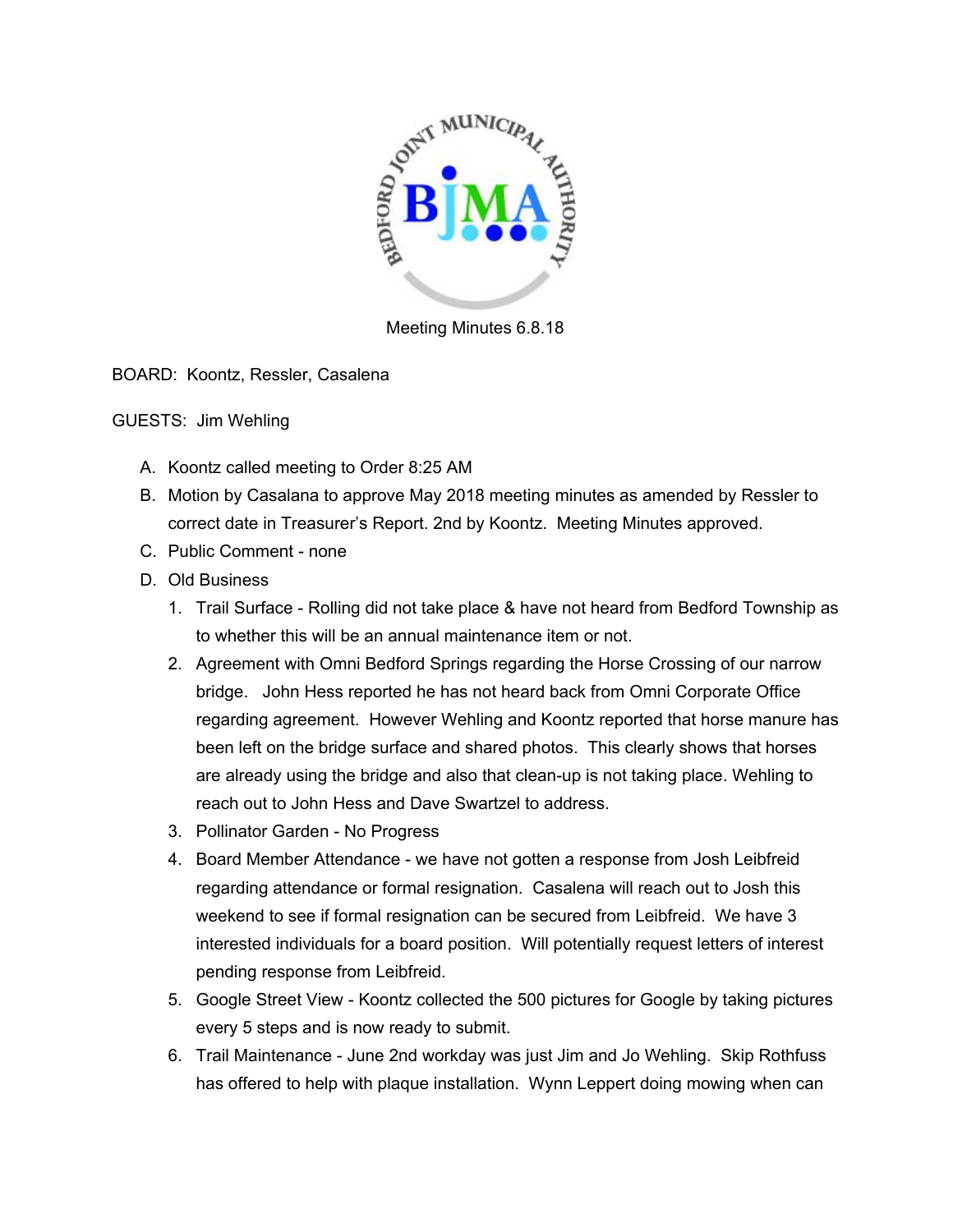and the Springs mowed a portion along their property. Grasses are coming along. Picnic table donation from Youth Leadership Bedford County class was installed and Omni will be doing future maintenance.

## E. New Business

- 1. Northern Extension Final Design Brian Smith reported that the survey has not yet been finished. Plan is to begin design at the Old Bedford Village property to enable us to present visual sketches for OBV to evaluate impacts throughout the property limits and security features that can be incorporated.
- 2. DCED Multi Modal Transportation Grant Application is due 7/31/18. Wehling approached Bedford Township to see if possible to serve as our applicant which will eliminate the 30% match. There is another project the Township may want to combine with our application, so may be submitted together or separate. Board was in consensus of moving forward with the application through Bedford Township, whether one application or two. Wehling will continue to move forward on application.
- 3. Working to put together a plan to submit to SAP&DC for a volunteer workforce. May wait until Fall so will be other work to do like culvert clean out, bank clearing, etc.

## F. Reports of Officers

- Secretary Presented renewal from Keith Landis for continued email processing. Motion by Ressler to move July meeting date from July 13th to July 20th due to attendance conflicts with 3 board members and to advertise in the Bedford Gazette for meeting change. 2nd by Casalena. Motion carried. Ressler checked Thomas room schedule which appears available. Ressler will notify Thomas of meeting room date change.
- Treasurer See attached Treasurer's Report. Motion by Ressler to pay the one bill to Landis Graphic Designs. Discussed the Bedford Borough contribution being lower this year. Koontz to talk with Bedford Township about keeping consistent.
- Secretary-Treasurer Casalena reported that the most recent deer carcass removal was addressed. If within 20' of the road we are to contact the Game Commission  $@$ 814-643-1831 and they will have removed by contracted party. If greater than 20' off the road, notify Casalena will contact our local Game Warden or handle herself.

Motion to adjourn by Ressler at 9:15 AM. 2nd by Casalena. Meeting adjourned. Next Meeting will be July 20, 2018 @ 8:15 AM